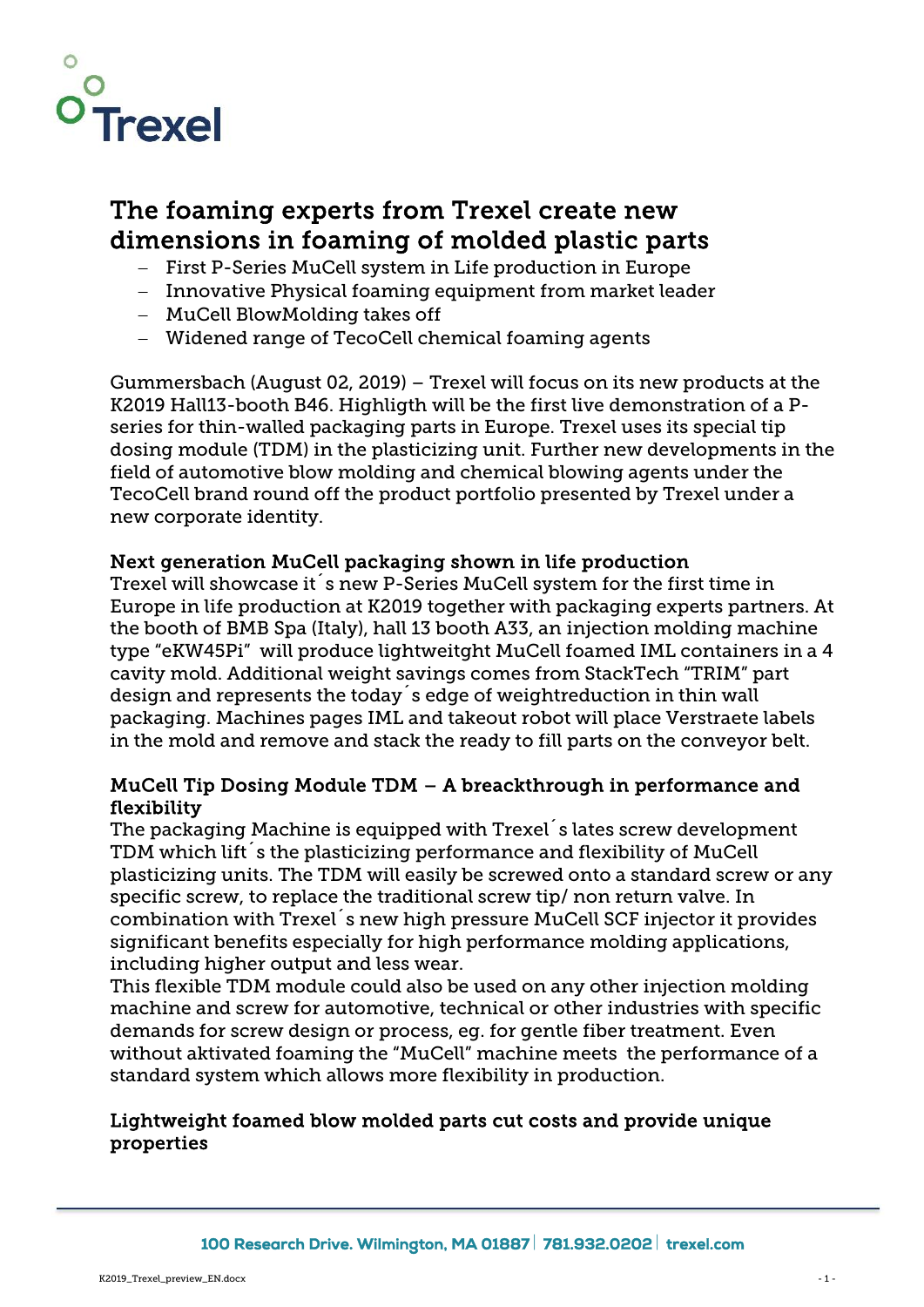

Weight reduction and isolating properties for temperature and acoustics become more and more important in automotive industry for hybrid and electrical cars. Foamed Blow molded airdacts can meet those demands with a huge cost reduction potential. Trexel`s foaming competence for Blow Molding covers MuCell physical foaming as well as TecoCell chemical foaming solutions, supplemented by a comprehensive process know-how for consulting our customers to freach their targets. Trexel´s portfolio covers specific Blow-Molding B-series MuCell equipment for continuous and discontinuous plasticizing Blow Molding machines.

#### **TecoCell chemical blowing agent (CBA) grades also available from Europe**

In addition to MuCell physical foaming solutions, Trexel also provides a portfolio of high end CBA´s for specific foaming demands. Trexel is the first company to offer both chemical and physical foaming solutions complete from a single-source supplier. This product range puts the company in an optimal position to help customers choose which applications, given their particular circumstances, are best suited to chemical foaming and which to MuCell, or even to a combination of the two processes. The patented TecoCell chemistry is far superior to traditional foaming agents. Utilizing only CaCO3 nano particles of 0.08 microns or less, TecoCell produces highly uniform cell structures evenly distributed throughout the molded part. The outcome are components with impressive weight savings, outstanding mechanical characteristics and good surface quality.

#### **Comprehensive Process Experience with a fresh appearance**

As the market leader in physical foaming, Trexel provides comprehensive process, application and equipment know-how for foaming processes. With over 20 years of experience in physical foaming, Trexel understands market demands and that is what led to the development of many new foaming solutions over the last years and also in future.

To underline our new approach towards "leading foaming specialits" Trexel has changed their Corporate Identity into a modern and fresh look which will be first seen at K2019 hall 13-booth B46.

The foaming engineering experts from 2limit will also be find at booth hall 13 booth B46 to give our customers comprehensive technical support for all belongings regarding foamed molded parts.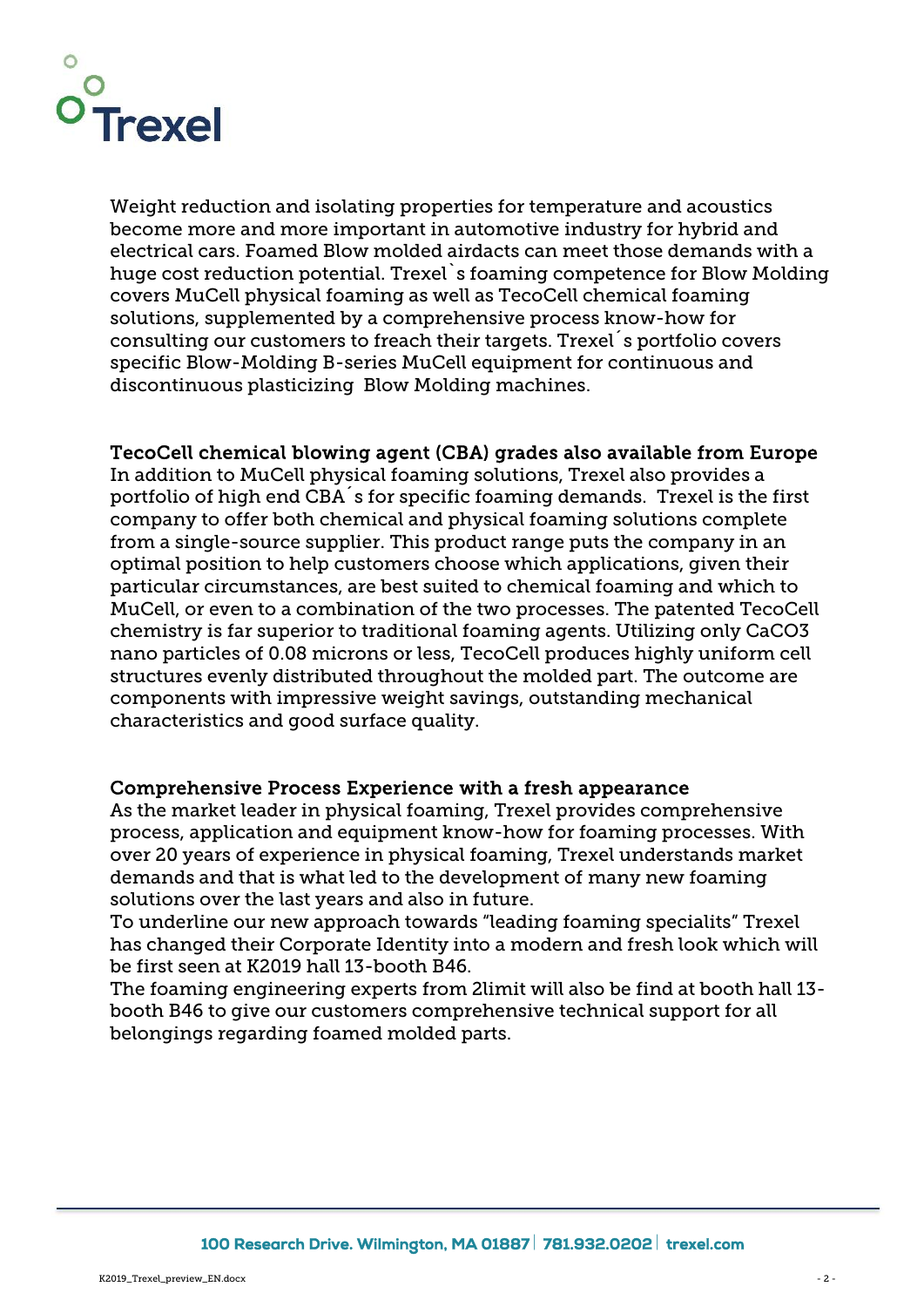

#### Photos:



Picture : 2018-004\_P-300 packaging system Photo HR Enclosure: P-300 SCF dosing unit for thin-walled packaging

Picture: TDM-Tip-Dosing-Module.jpg Enclosure: MuCell Tip Dosing Module on a standard screw in long barrel



Picture: TDM With Endcap Module.jpg Enclosure: MuCell Tip Dosing Module combined with a barrel extension for easier retrofit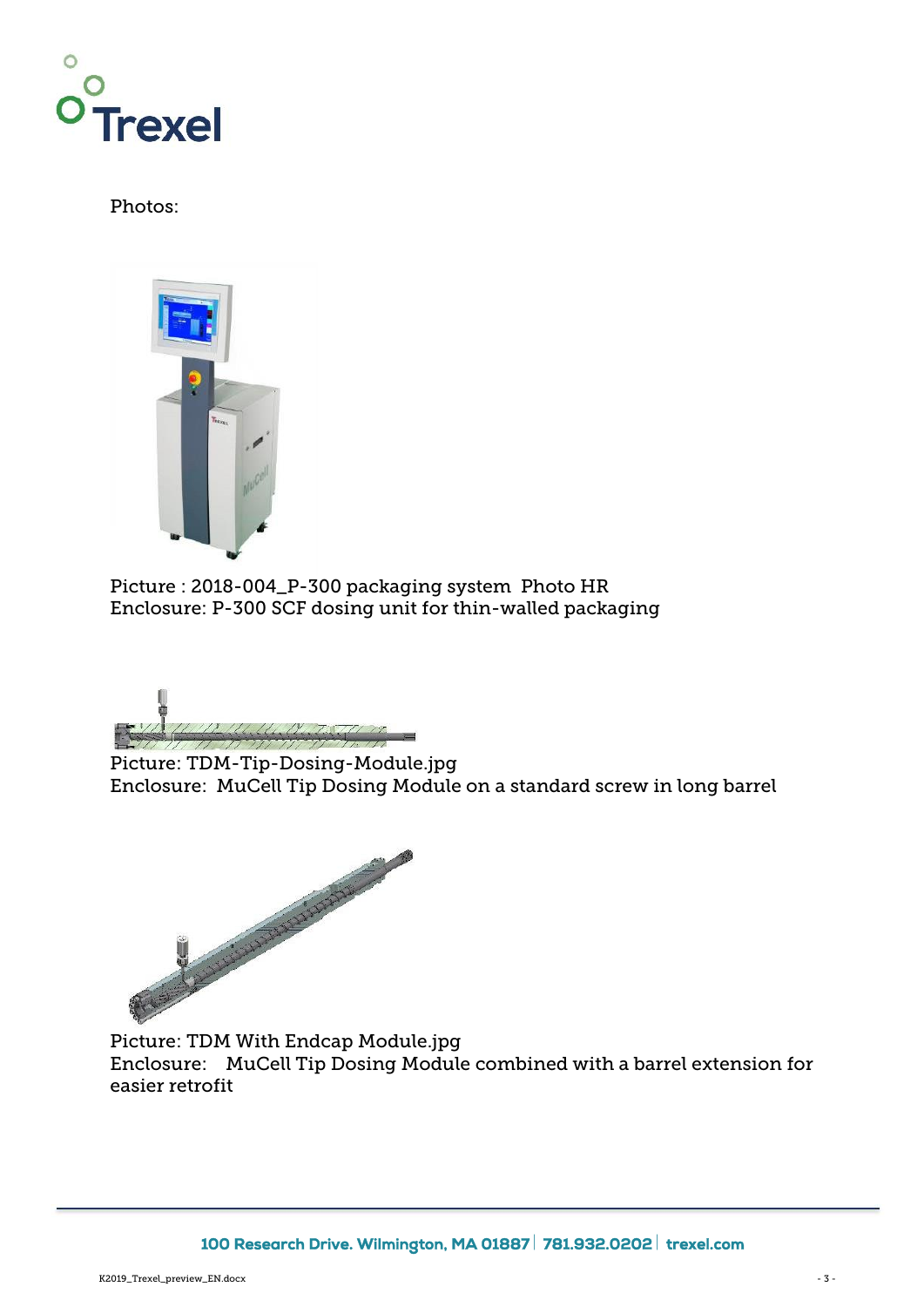



Picture: 2018-007\_TecoCell.jpg Enclosure: TecoCell, a chemical foaming agent capable of achieving highly uniform microcellular structures, has been added to Trexel´s product portfolio



Picture: 2018-008\_Blow-Molding\_Air-Duct.jpg Enclosure: Blow-molded MuCell foamed automotive air duct